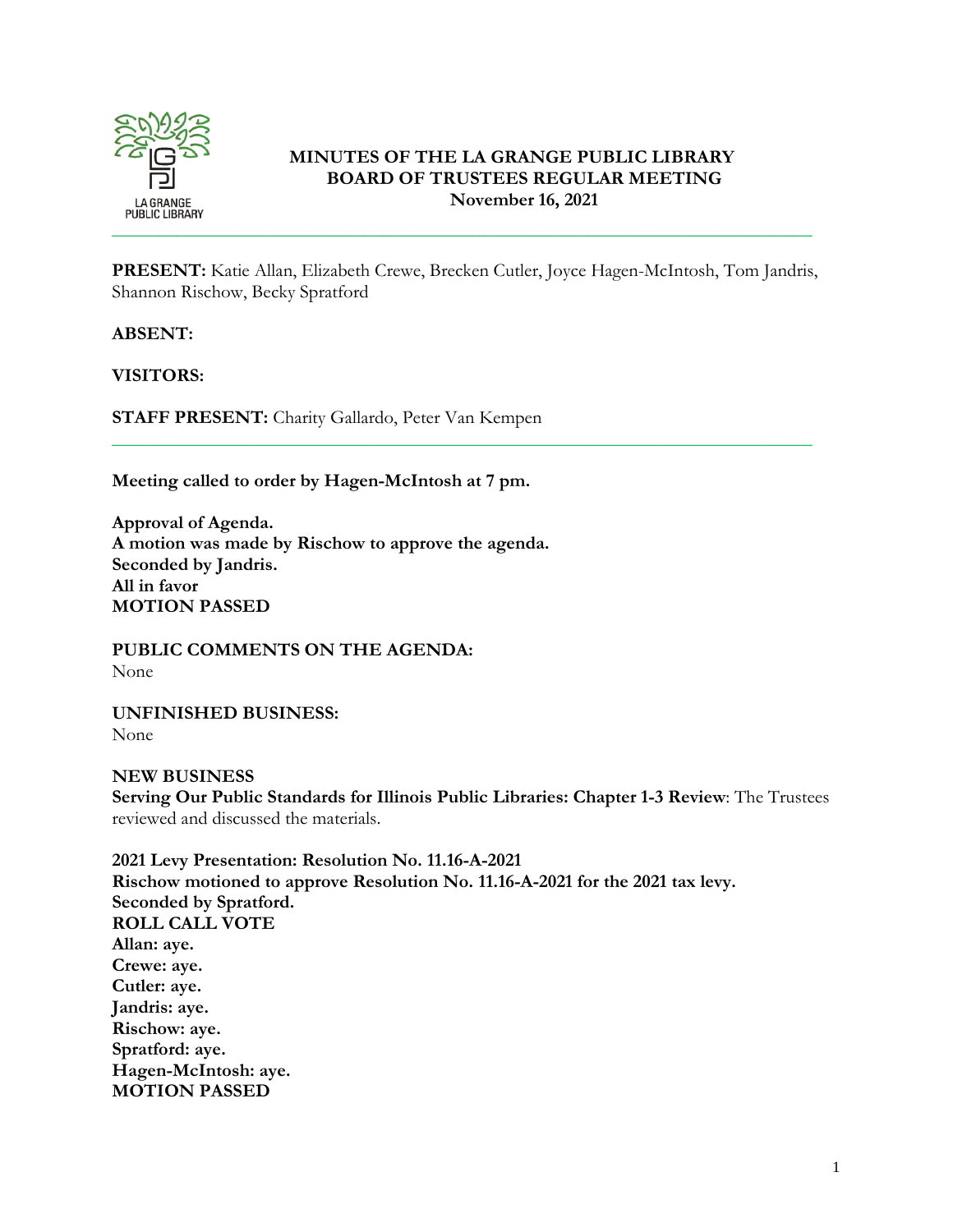**Acceptance of Art and Memorabilia Donation. Spratford motioned for the Board to accept the donation of the watercolor rendering of the original Library building, as well as a mounted doorknob from the original building. Seconded by Jandris.**

**Transfer of Excess Funds to Special Building Fund. Rischow motioned to approve transferring \$130,890 to the Special Building Fund. Seconded by Cutler. ROLL CALL VOTE Allan: aye. Crewe: aye. Cutler: aye. Jandris: aye. Rischow: aye. Spratford: aye. Hagen-McIntosh: aye. MOTION PASSED**

**Committee Reports Finance & Advocacy:** No report.

**FOL Liaison:** The Friends of the Library will meet the second week in December and review grant funding requests from the Library.

**RAILS/ILA Liaison:** Spratford is running for a position on the ILA board. RAILS is working on strategic planning and holding focus groups and town halls. The finance manager at RAILS is retiring. Spratford is speaking at the Heartland continuing education day and is interested in RAILS offering something similar.

**Policies & Services:** A meeting is being scheduled for December.

**Village Liaison:** The ordinance relating to the theater is anticipated to be considered for approval at the 12/13 Village meeting. School District 204 has been having lots of public comment at recent board meetings and has a great FAQ on current events on their website. The District is holding vaccination clinics for youth. Their Director of Equity & Belonging Dr. Rowe is hosting a monthly community circle event over Zoom (next one is December 16 12-1pm), and a Sankofa Community Connections event December 10 from 7:30-8:30am. The Park District has a survey about their new 10-year master plan online for public comment.

**Executive Director's Report:** Gallardo shared that a revised drive up proposal was sent to Village Community Development Director Charity Jones for review on November 3; they will seek input on the traffic flow from KLOA. Applications for the vacant Public Services Librarian position are being reviewed and initial screenings should be scheduled soon. Gallardo hopes to post a part-time position that would handle the financial/accounting duties portion of the Business Manager role in the coming weeks. Crewe and Spratford expressed appreciation for the detailed statistics in Digital Service Manager Chuck Johnson's report. Hagen-McIntosh inquired about the current recognition process for milestone employment anniversaries and Gallardo explained the Organizational Health team is still working to make sure folks are acknowledged in a way that's meaningful to them while